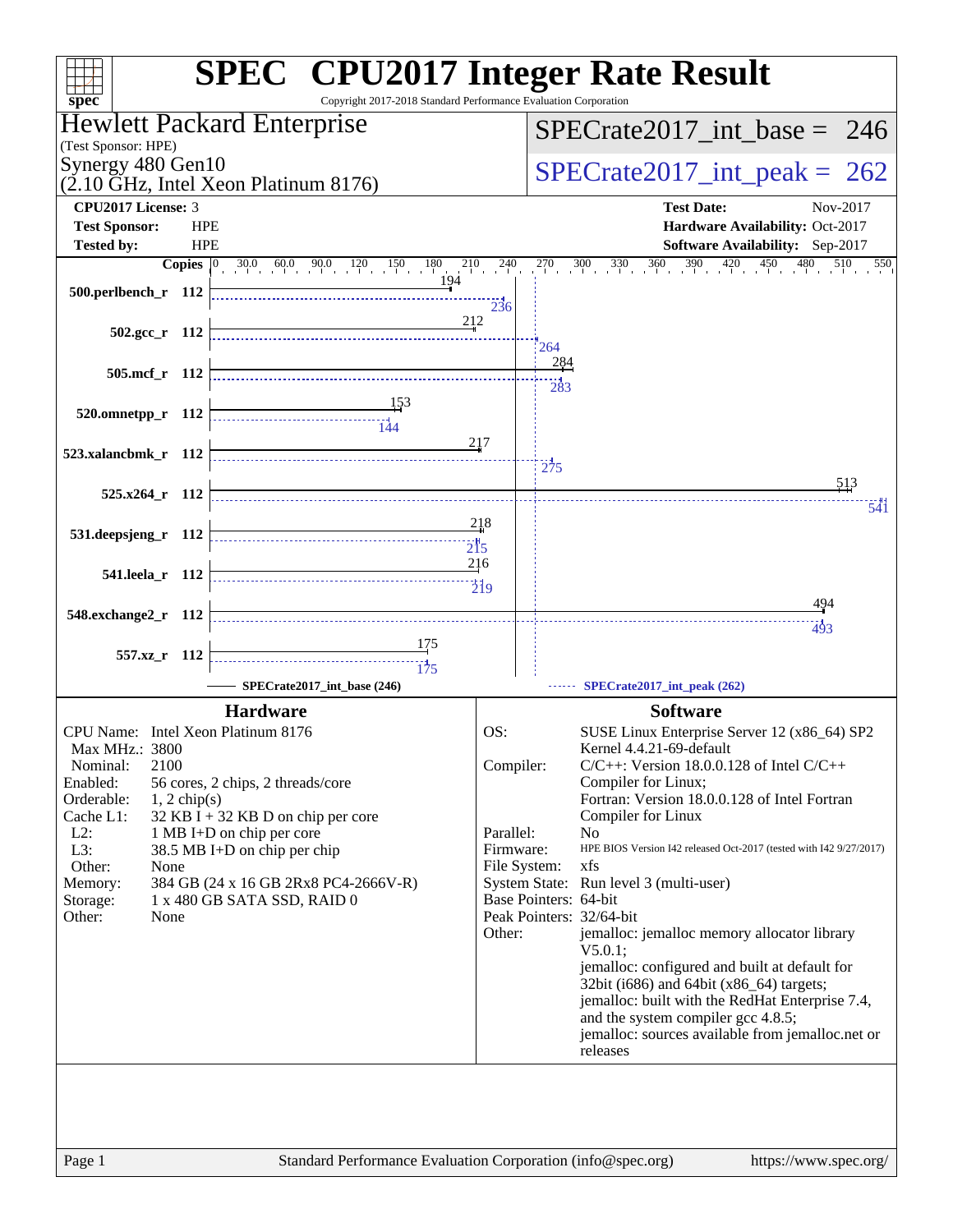

Copyright 2017-2018 Standard Performance Evaluation Corporation

### Hewlett Packard Enterprise

(Test Sponsor: HPE)

(2.10 GHz, Intel Xeon Platinum 8176)

## [SPECrate2017\\_int\\_base =](http://www.spec.org/auto/cpu2017/Docs/result-fields.html#SPECrate2017intbase) 246

Synergy 480 Gen10<br>  $SPECTate2017$ \_int\_peak = 262

**[CPU2017 License:](http://www.spec.org/auto/cpu2017/Docs/result-fields.html#CPU2017License)** 3 **[Test Date:](http://www.spec.org/auto/cpu2017/Docs/result-fields.html#TestDate)** Nov-2017 **[Test Sponsor:](http://www.spec.org/auto/cpu2017/Docs/result-fields.html#TestSponsor)** HPE **[Hardware Availability:](http://www.spec.org/auto/cpu2017/Docs/result-fields.html#HardwareAvailability)** Oct-2017 **[Tested by:](http://www.spec.org/auto/cpu2017/Docs/result-fields.html#Testedby)** HPE **[Software Availability:](http://www.spec.org/auto/cpu2017/Docs/result-fields.html#SoftwareAvailability)** Sep-2017

#### **[Results Table](http://www.spec.org/auto/cpu2017/Docs/result-fields.html#ResultsTable)**

|                                  | <b>Base</b>   |                |       |                |       | <b>Peak</b>    |       |               |                |              |                |              |                |              |
|----------------------------------|---------------|----------------|-------|----------------|-------|----------------|-------|---------------|----------------|--------------|----------------|--------------|----------------|--------------|
| <b>Benchmark</b>                 | <b>Copies</b> | <b>Seconds</b> | Ratio | <b>Seconds</b> | Ratio | <b>Seconds</b> | Ratio | <b>Copies</b> | <b>Seconds</b> | <b>Ratio</b> | <b>Seconds</b> | <b>Ratio</b> | <b>Seconds</b> | <b>Ratio</b> |
| $500.$ perlbench r               | 112           | 918            | 194   | 923            | 193   | 920            | 194   | 112           | 754            | 236          | 756            | 236          | 756            | 236          |
| $502.\text{gcc}$ _r              | 112           | 749            | 212   | 743            | 213   | 748            | 212   | 112           | 604            | 263          | 601            | 264          | 602            | 264          |
| $505$ .mcf r                     | 112           | 619            | 292   | 637            | 284   | 638            | 284   | 112           | 640            | 283          | 641            | 283          | 641            | 283          |
| 520.omnetpp_r                    | 112           | 959            | 153   | 956            | 154   | 987            | 149   | 112           | 1021           | 144          | 1021           | 144          | 1020           | 144          |
| 523.xalancbmk r                  | 112           | 543            | 218   | 545            | 217   | 548            | 216   | 112           | 429            | 276          | 430            | 275          | 429            | 275          |
| 525.x264 r                       | 112           | 380            | 516   | 382            | 513   | 387            | 507   | 112           | 360            | 545          | 363            | 540          | 362            | 541          |
| 531.deepsjeng_r                  | 112           | 583            | 220   | 588            | 218   | 591            | 217   | 112           | 597            | 215          | 599            | 214          | 592            | 217          |
| 541.leela r                      | 112           | 858            | 216   | 858            | 216   | 859            | 216   | 112           | 846            | 219          | 846            | 219          | 869            | 213          |
| 548.exchange2_r                  | 112           | 594            | 494   | 593            | 495   | 595            | 493   | 112           | 594            | 494          | 595            | 493          | 595            | 493          |
| 557.xz r                         | 112           | 690            | 175   | 691            | 175   | 690            | 175   | 112           | 691            | 175          | 693            | 175          | 692            | <u>175</u>   |
| $SPECrate2017$ int base =<br>246 |               |                |       |                |       |                |       |               |                |              |                |              |                |              |
| $SPECrate2017\_int\_peak =$      |               |                |       |                |       |                |       |               |                |              |                |              |                |              |

Results appear in the [order in which they were run](http://www.spec.org/auto/cpu2017/Docs/result-fields.html#RunOrder). Bold underlined text [indicates a median measurement](http://www.spec.org/auto/cpu2017/Docs/result-fields.html#Median).

#### **[Submit Notes](http://www.spec.org/auto/cpu2017/Docs/result-fields.html#SubmitNotes)**

 The numactl mechanism was used to bind copies to processors. The config file option 'submit' was used to generate numactl commands to bind each copy to a specific processor. For details, please see the config file.

#### **[Operating System Notes](http://www.spec.org/auto/cpu2017/Docs/result-fields.html#OperatingSystemNotes)**

 Stack size set to unlimited using "ulimit -s unlimited" Prior to runcpu invocation Filesystem page cache synced and cleared with: sync; echo 3> /proc/sys/vm/drop\_caches runcpu command invoked through numactl i.e.: numactl --interleave=all runcpu <etc> irqbalance disabled with "service irqbalance stop" tuned profile set wtih "tuned-adm profile throughput-performance" VM Dirty ratio was set to 40 using "echo 40 > /proc/sys/vm/dirty\_ratio" Numa balancing was disabled using "echo 0 > /proc/sys/kernel/numa\_balancing"

#### **[General Notes](http://www.spec.org/auto/cpu2017/Docs/result-fields.html#GeneralNotes)**

Environment variables set by runcpu before the start of the run: LD\_LIBRARY\_PATH = "/home/cpu2017/lib/ia32:/home/cpu2017/lib/intel64:/home/cpu2017/je5.0.1-32:/home/cpu2017/je5.0.1-64"

 Binaries compiled on a system with 1x Intel Core i7-4790 CPU + 32GB RAM memory using Redhat Enterprise Linux 7.4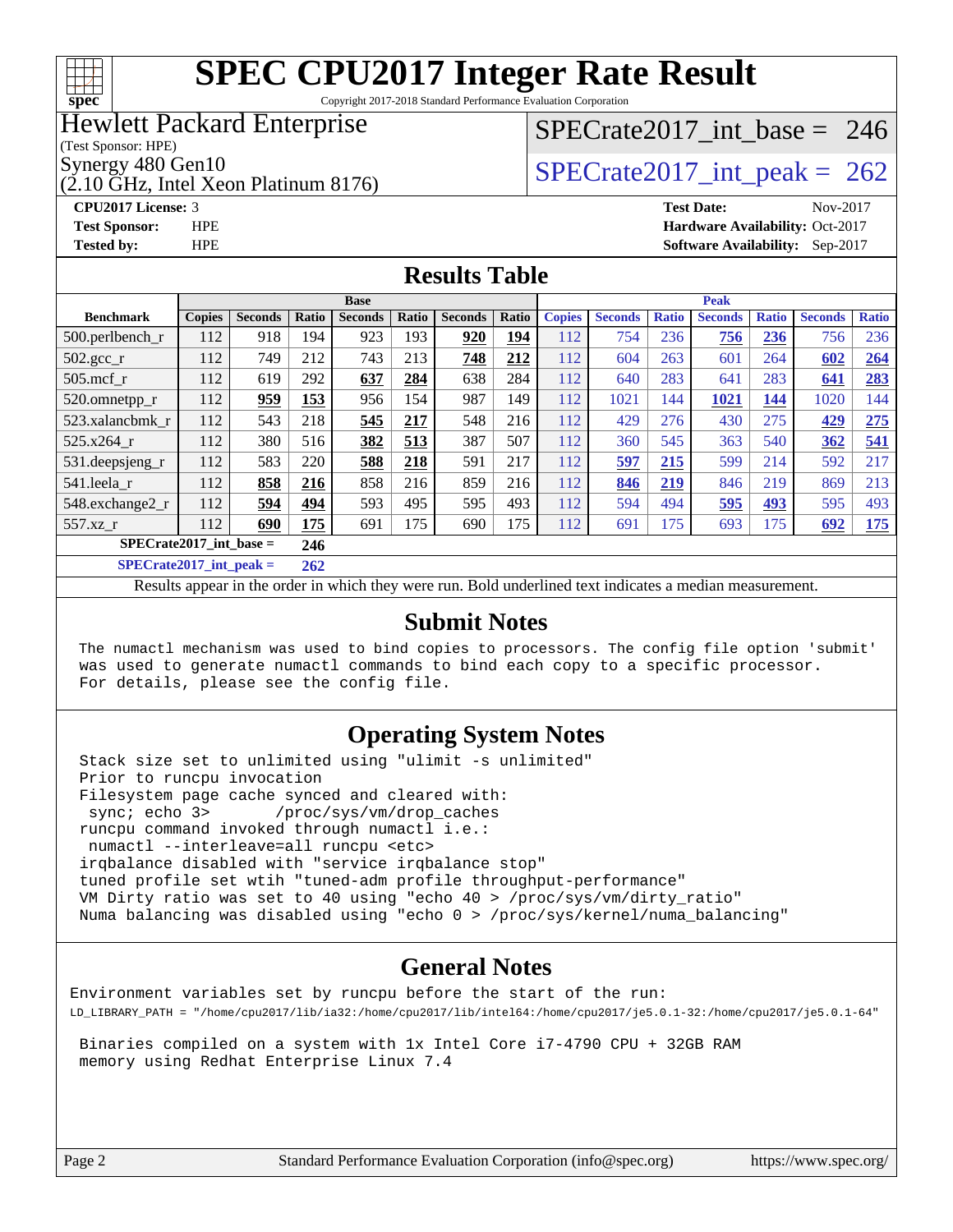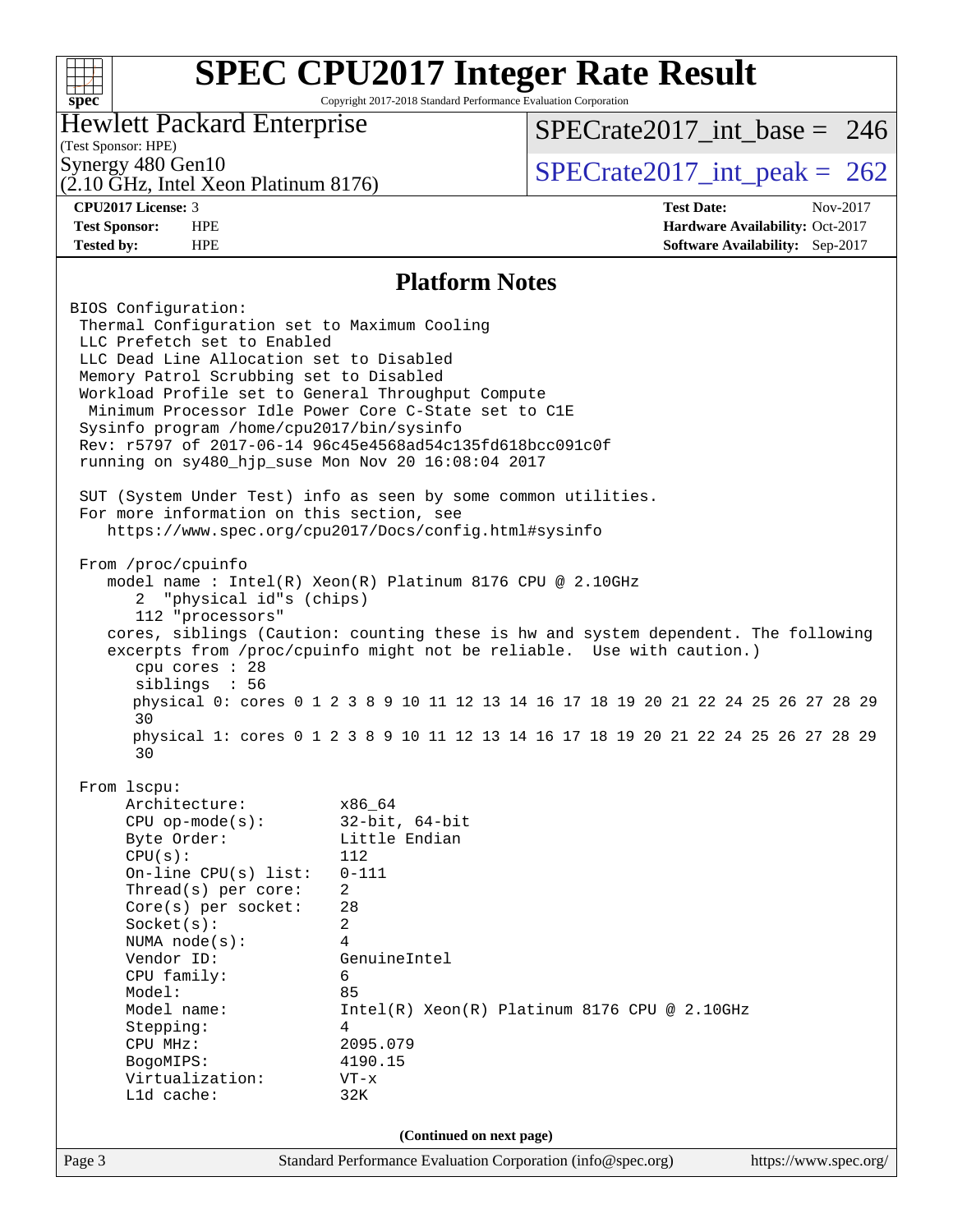

Copyright 2017-2018 Standard Performance Evaluation Corporation

### Hewlett Packard Enterprise

(2.10 GHz, Intel Xeon Platinum 8176)

(Test Sponsor: HPE)

[SPECrate2017\\_int\\_base =](http://www.spec.org/auto/cpu2017/Docs/result-fields.html#SPECrate2017intbase) 246

Synergy 480 Gen10<br>  $(2.10 \text{ GHz} \text{ Intel } X_{\text{eon} \text{ Platinum}} 8176)$  SPECrate 2017\_int\_peak = 262

**[CPU2017 License:](http://www.spec.org/auto/cpu2017/Docs/result-fields.html#CPU2017License)** 3 **[Test Date:](http://www.spec.org/auto/cpu2017/Docs/result-fields.html#TestDate)** Nov-2017 **[Test Sponsor:](http://www.spec.org/auto/cpu2017/Docs/result-fields.html#TestSponsor)** HPE **[Hardware Availability:](http://www.spec.org/auto/cpu2017/Docs/result-fields.html#HardwareAvailability)** Oct-2017 **[Tested by:](http://www.spec.org/auto/cpu2017/Docs/result-fields.html#Testedby)** HPE **[Software Availability:](http://www.spec.org/auto/cpu2017/Docs/result-fields.html#SoftwareAvailability)** Sep-2017

#### **[Platform Notes \(Continued\)](http://www.spec.org/auto/cpu2017/Docs/result-fields.html#PlatformNotes)**

| (Continued on next page)                                                                                                                                             |
|----------------------------------------------------------------------------------------------------------------------------------------------------------------------|
| From /proc/meminfo<br>MemTotal:<br>395917164 kB                                                                                                                      |
| 3:<br>31<br>31<br>10<br>21                                                                                                                                           |
| 2:<br>31<br>31<br>21<br>10                                                                                                                                           |
| 1:<br>21<br>31<br>10<br>31                                                                                                                                           |
| 0:<br>10<br>21<br>31<br>31                                                                                                                                           |
| node<br>$1 \quad$<br>$\overline{0}$<br>2<br>3                                                                                                                        |
| node distances:                                                                                                                                                      |
| node 3 free: 96451 MB                                                                                                                                                |
| node 3 size: 96762 MB                                                                                                                                                |
| 106 107 108 109 110 111                                                                                                                                              |
| node 2 free: 96452 MB<br>node 3 cpus: 42 43 44 45 46 47 48 49 50 51 52 53 54 55 98 99 100 101 102 103 104 105                                                        |
| node 2 size: 96764 MB                                                                                                                                                |
| 95 96 97                                                                                                                                                             |
| node 2 cpus: 28 29 30 31 32 33 34 35 36 37 38 39 40 41 84 85 86 87 88 89 90 91 92 93 94                                                                              |
| node 1 free: 96267 MB                                                                                                                                                |
| node 1 size: 96764 MB                                                                                                                                                |
| 81 82 83                                                                                                                                                             |
| node 1 cpus: 14 15 16 17 18 19 20 21 22 23 24 25 26 27 70 71 72 73 74 75 76 77 78 79 80                                                                              |
| node 0 free: 95895 MB                                                                                                                                                |
| node 0 size: 96347 MB                                                                                                                                                |
| $available: 4 nodes (0-3)$<br>node 0 cpus: 0 1 2 3 4 5 6 7 8 9 10 11 12 13 56 57 58 59 60 61 62 63 64 65 66 67 68 69                                                 |
| physical chip.                                                                                                                                                       |
| From numactl --hardware WARNING: a numactl 'node' might or might not correspond to a                                                                                 |
|                                                                                                                                                                      |
| cache size : 39424 KB                                                                                                                                                |
| /proc/cpuinfo cache data                                                                                                                                             |
| avx512bw avx512vl xsaveopt xsavec xgetbvl cqm_llc cqm_occup_llc                                                                                                      |
| erms invpcid rtm cqm mpx avx512f avx512dq rdseed adx smap clflushopt clwb avx512cd                                                                                   |
| tpr_shadow vnmi flexpriority ept vpid fsgsbase tsc_adjust bmil hle avx2 smep bmi2                                                                                    |
| xsave avx f16c rdrand lahf_lm abm 3dnowprefetch ida arat epb pln pts dtherm intel_pt                                                                                 |
| fma cx16 xtpr pdcm pcid dca sse4_1 sse4_2 x2apic movbe popcnt tsc_deadline_timer aes                                                                                 |
| aperfmperf eagerfpu pni pclmulqdq dtes64 monitor ds_cpl vmx smx est tm2 ssse3 sdbg                                                                                   |
| pat pse36 clflush dts acpi mmx fxsr sse sse2 ss ht tm pbe syscall nx pdpelgb rdtscp<br>lm constant_tsc art arch_perfmon pebs bts rep_good nopl xtopology nonstop_tsc |
| fpu vme de pse tsc msr pae mce cx8 apic sep mtrr pge mca cmov<br>Flags:                                                                                              |
| NUMA $node3$ $CPU(s):$<br>42-55,98-111                                                                                                                               |
| NUMA $node2$ $CPU(s):$<br>$28 - 41, 84 - 97$                                                                                                                         |
| $14 - 27, 70 - 83$<br>NUMA $node1$ $CPU(s):$                                                                                                                         |
| NUMA node0 $CPU(s): 0-13, 56-69$                                                                                                                                     |
| L3 cache:<br>39424K                                                                                                                                                  |
| $L2$ cache:<br>1024K                                                                                                                                                 |
| 32K<br>$L1i$ cache:                                                                                                                                                  |
|                                                                                                                                                                      |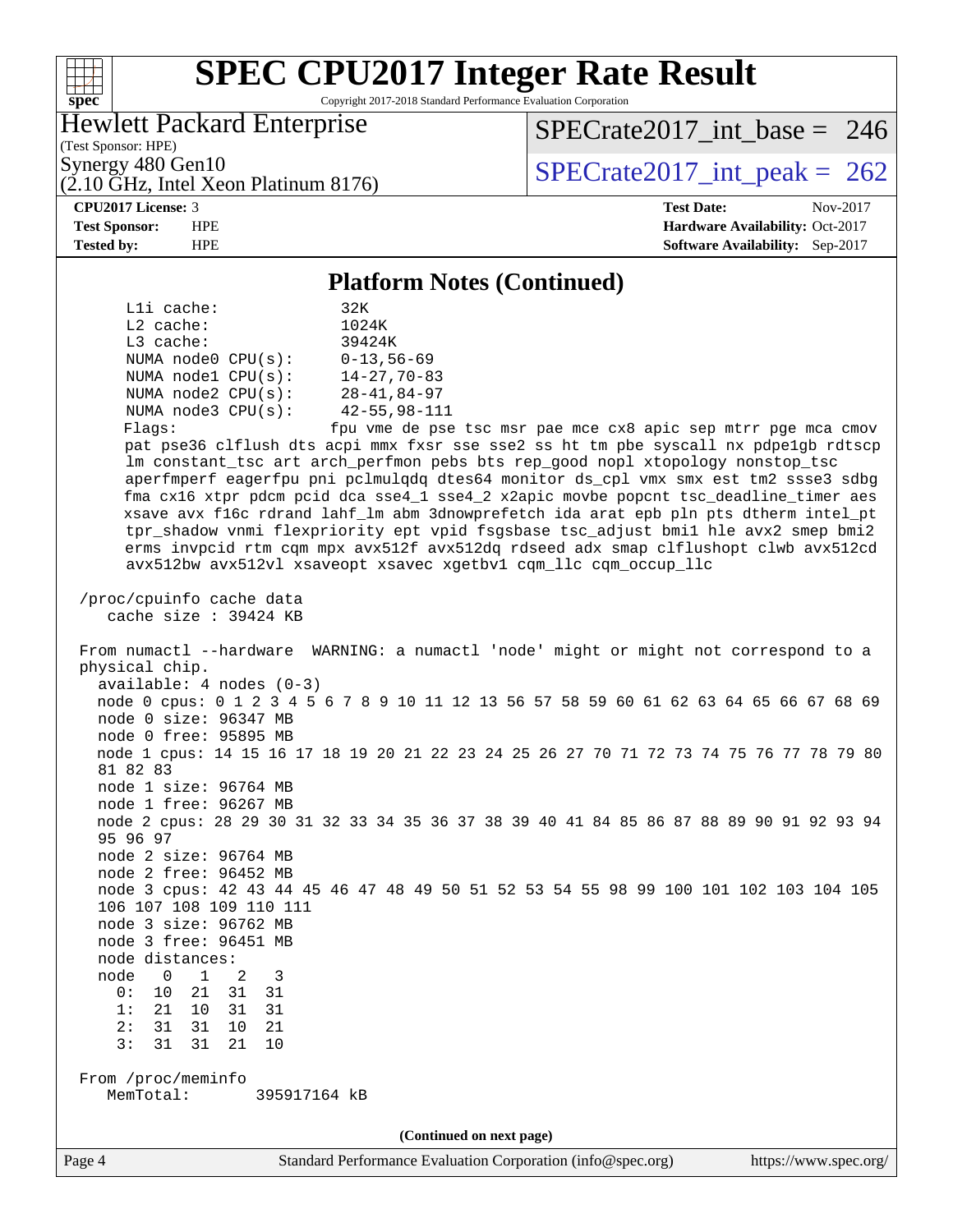Copyright 2017-2018 Standard Performance Evaluation Corporation

### Hewlett Packard Enterprise

(2.10 GHz, Intel Xeon Platinum 8176)

(Test Sponsor: HPE)

**[spec](http://www.spec.org/)**

 $+\!\!+\!\!$ 

[SPECrate2017\\_int\\_base =](http://www.spec.org/auto/cpu2017/Docs/result-fields.html#SPECrate2017intbase) 246

Synergy 480 Gen10<br>  $SPECrate2017$ \_int\_peak = 262

**[CPU2017 License:](http://www.spec.org/auto/cpu2017/Docs/result-fields.html#CPU2017License)** 3 **[Test Date:](http://www.spec.org/auto/cpu2017/Docs/result-fields.html#TestDate)** Nov-2017 **[Test Sponsor:](http://www.spec.org/auto/cpu2017/Docs/result-fields.html#TestSponsor)** HPE **[Hardware Availability:](http://www.spec.org/auto/cpu2017/Docs/result-fields.html#HardwareAvailability)** Oct-2017 **[Tested by:](http://www.spec.org/auto/cpu2017/Docs/result-fields.html#Testedby)** HPE **[Software Availability:](http://www.spec.org/auto/cpu2017/Docs/result-fields.html#SoftwareAvailability)** Sep-2017

#### **[Platform Notes \(Continued\)](http://www.spec.org/auto/cpu2017/Docs/result-fields.html#PlatformNotes)**

HugePages Total: 0 Hugepagesize: 2048 kB From /etc/\*release\* /etc/\*version\* SuSE-release: SUSE Linux Enterprise Server 12 (x86\_64) VERSION = 12 PATCHLEVEL = 2 # This file is deprecated and will be removed in a future service pack or release. # Please check /etc/os-release for details about this release. os-release: NAME="SLES" VERSION="12-SP2" VERSION\_ID="12.2" PRETTY\_NAME="SUSE Linux Enterprise Server 12 SP2" ID="sles" ANSI\_COLOR="0;32" CPE\_NAME="cpe:/o:suse:sles:12:sp2" uname -a: Linux sy480\_hjp\_suse 4.4.21-69-default #1 SMP Tue Oct 25 10:58:20 UTC 2016 (9464f67) x86\_64 x86\_64 x86\_64 GNU/Linux run-level 3 Nov 20 16:07 SPEC is set to: /home/cpu2017 Filesystem Type Size Used Avail Use% Mounted on /dev/sda3 xfs 407G 159G 249G 40% /home Additional information from dmidecode follows. WARNING: Use caution when you interpret this section. The 'dmidecode' program reads system data which is "intended to allow hardware to be accurately determined", but the intent may not be met, as there are frequent changes to hardware, firmware, and the "DMTF SMBIOS" standard. BIOS HPE I42 09/27/2017 Memory: 24x UNKNOWN NOT AVAILABLE 16 GB 2 rank 2666 (End of data from sysinfo program) **[Compiler Version Notes](http://www.spec.org/auto/cpu2017/Docs/result-fields.html#CompilerVersionNotes)** ============================================================================== CC 500.perlbench  $r(base)$  502.gcc  $r(base)$  505.mcf  $r(base, peak)$ 525.x264 $r(base, peak)$  557.xz $r(base, peak)$ ----------------------------------------------------------------------------- icc (ICC) 18.0.0 20170811

**(Continued on next page)**

Page 5 Standard Performance Evaluation Corporation [\(info@spec.org\)](mailto:info@spec.org) <https://www.spec.org/>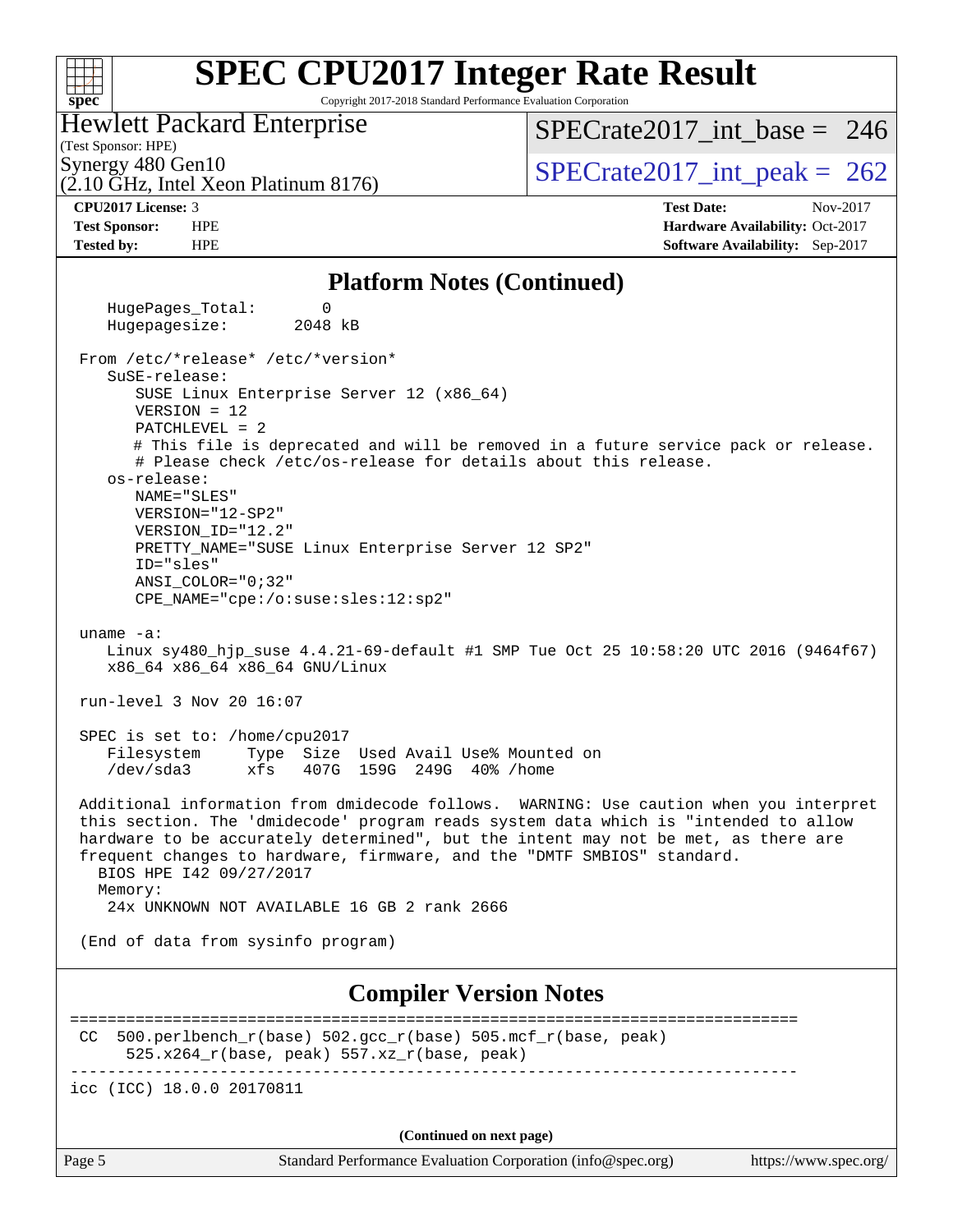| ч<br>Ľ<br>C.<br>N<br>Ù. |  |  |  |  |  |  |  |
|-------------------------|--|--|--|--|--|--|--|

Copyright 2017-2018 Standard Performance Evaluation Corporation

Hewlett Packard Enterprise

(Test Sponsor: HPE)

[SPECrate2017\\_int\\_base =](http://www.spec.org/auto/cpu2017/Docs/result-fields.html#SPECrate2017intbase) 246

 $(2.10 \text{ GHz}, \text{Intel Xeon Platinum } 8176)$ 

Synergy 480 Gen10<br>  $\overline{SPECrate2017\_int\_peak} = 262$ 

**[CPU2017 License:](http://www.spec.org/auto/cpu2017/Docs/result-fields.html#CPU2017License)** 3 **[Test Date:](http://www.spec.org/auto/cpu2017/Docs/result-fields.html#TestDate)** Nov-2017 **[Test Sponsor:](http://www.spec.org/auto/cpu2017/Docs/result-fields.html#TestSponsor)** HPE **[Hardware Availability:](http://www.spec.org/auto/cpu2017/Docs/result-fields.html#HardwareAvailability)** Oct-2017 **[Tested by:](http://www.spec.org/auto/cpu2017/Docs/result-fields.html#Testedby)** HPE **[Software Availability:](http://www.spec.org/auto/cpu2017/Docs/result-fields.html#SoftwareAvailability)** Sep-2017

#### **[Compiler Version Notes \(Continued\)](http://www.spec.org/auto/cpu2017/Docs/result-fields.html#CompilerVersionNotes)**

| Copyright (C) 1985-2017 Intel Corporation. All rights reserved.                                                            |
|----------------------------------------------------------------------------------------------------------------------------|
| 500.perlbench $r(\text{peak})$ 502.gcc $r(\text{peak})$<br>CC.                                                             |
| icc (ICC) 18.0.0 20170811<br>Copyright (C) 1985-2017 Intel Corporation. All rights reserved.                               |
| CXXC 520.omnetpp $r(base)$ 523.xalancbmk $r(base)$ 531.deepsjeng $r(base)$<br>$541.$ leela $r(base)$                       |
| icpc (ICC) 18.0.0 20170811<br>Copyright (C) 1985-2017 Intel Corporation. All rights reserved.                              |
| CXXC 520.omnetpp $r(\text{peak})$ 523.xalancbmk $r(\text{peak})$ 531.deepsjeng $r(\text{peak})$<br>$541.$ leela $r$ (peak) |
| icpc (ICC) 18.0.0 20170811<br>Copyright (C) 1985-2017 Intel Corporation. All rights reserved.                              |
| $FC$ 548. exchange2 $r(base, peak)$                                                                                        |
| ifort (IFORT) 18.0.0 20170811<br>Copyright (C) 1985-2017 Intel Corporation. All rights reserved.                           |

### **[Base Compiler Invocation](http://www.spec.org/auto/cpu2017/Docs/result-fields.html#BaseCompilerInvocation)**

[C benchmarks](http://www.spec.org/auto/cpu2017/Docs/result-fields.html#Cbenchmarks): [icc](http://www.spec.org/cpu2017/results/res2017q4/cpu2017-20171128-01281.flags.html#user_CCbase_intel_icc_18.0_66fc1ee009f7361af1fbd72ca7dcefbb700085f36577c54f309893dd4ec40d12360134090235512931783d35fd58c0460139e722d5067c5574d8eaf2b3e37e92)

[C++ benchmarks:](http://www.spec.org/auto/cpu2017/Docs/result-fields.html#CXXbenchmarks) [icpc](http://www.spec.org/cpu2017/results/res2017q4/cpu2017-20171128-01281.flags.html#user_CXXbase_intel_icpc_18.0_c510b6838c7f56d33e37e94d029a35b4a7bccf4766a728ee175e80a419847e808290a9b78be685c44ab727ea267ec2f070ec5dc83b407c0218cded6866a35d07)

[Fortran benchmarks](http://www.spec.org/auto/cpu2017/Docs/result-fields.html#Fortranbenchmarks): [ifort](http://www.spec.org/cpu2017/results/res2017q4/cpu2017-20171128-01281.flags.html#user_FCbase_intel_ifort_18.0_8111460550e3ca792625aed983ce982f94888b8b503583aa7ba2b8303487b4d8a21a13e7191a45c5fd58ff318f48f9492884d4413fa793fd88dd292cad7027ca)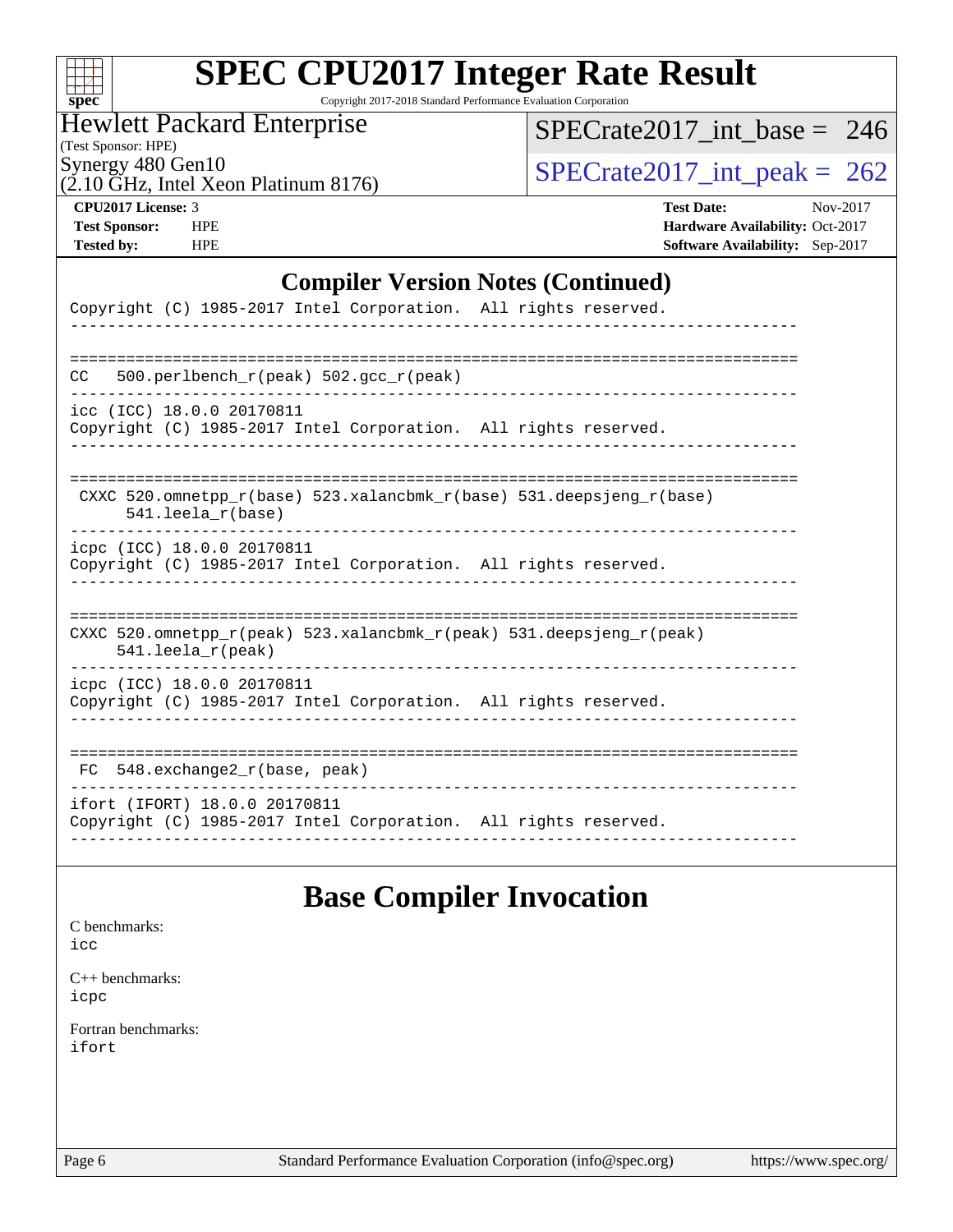

Copyright 2017-2018 Standard Performance Evaluation Corporation

#### Hewlett Packard Enterprise

(Test Sponsor: HPE)

(2.10 GHz, Intel Xeon Platinum 8176)

[SPECrate2017\\_int\\_base =](http://www.spec.org/auto/cpu2017/Docs/result-fields.html#SPECrate2017intbase) 246

Synergy 480 Gen10<br>  $\binom{5}{10}$  [SPECrate2017\\_int\\_peak =](http://www.spec.org/auto/cpu2017/Docs/result-fields.html#SPECrate2017intpeak) 262

**[CPU2017 License:](http://www.spec.org/auto/cpu2017/Docs/result-fields.html#CPU2017License)** 3 **[Test Date:](http://www.spec.org/auto/cpu2017/Docs/result-fields.html#TestDate)** Nov-2017

**[Test Sponsor:](http://www.spec.org/auto/cpu2017/Docs/result-fields.html#TestSponsor)** HPE **[Hardware Availability:](http://www.spec.org/auto/cpu2017/Docs/result-fields.html#HardwareAvailability)** Oct-2017 **[Tested by:](http://www.spec.org/auto/cpu2017/Docs/result-fields.html#Testedby)** HPE **[Software Availability:](http://www.spec.org/auto/cpu2017/Docs/result-fields.html#SoftwareAvailability)** Sep-2017

### **[Base Portability Flags](http://www.spec.org/auto/cpu2017/Docs/result-fields.html#BasePortabilityFlags)**

 500.perlbench\_r: [-DSPEC\\_LP64](http://www.spec.org/cpu2017/results/res2017q4/cpu2017-20171128-01281.flags.html#b500.perlbench_r_basePORTABILITY_DSPEC_LP64) [-DSPEC\\_LINUX\\_X64](http://www.spec.org/cpu2017/results/res2017q4/cpu2017-20171128-01281.flags.html#b500.perlbench_r_baseCPORTABILITY_DSPEC_LINUX_X64) 502.gcc\_r: [-DSPEC\\_LP64](http://www.spec.org/cpu2017/results/res2017q4/cpu2017-20171128-01281.flags.html#suite_basePORTABILITY502_gcc_r_DSPEC_LP64) 505.mcf\_r: [-DSPEC\\_LP64](http://www.spec.org/cpu2017/results/res2017q4/cpu2017-20171128-01281.flags.html#suite_basePORTABILITY505_mcf_r_DSPEC_LP64) 520.omnetpp\_r: [-DSPEC\\_LP64](http://www.spec.org/cpu2017/results/res2017q4/cpu2017-20171128-01281.flags.html#suite_basePORTABILITY520_omnetpp_r_DSPEC_LP64) 523.xalancbmk\_r: [-DSPEC\\_LP64](http://www.spec.org/cpu2017/results/res2017q4/cpu2017-20171128-01281.flags.html#suite_basePORTABILITY523_xalancbmk_r_DSPEC_LP64) [-DSPEC\\_LINUX](http://www.spec.org/cpu2017/results/res2017q4/cpu2017-20171128-01281.flags.html#b523.xalancbmk_r_baseCXXPORTABILITY_DSPEC_LINUX) 525.x264\_r: [-DSPEC\\_LP64](http://www.spec.org/cpu2017/results/res2017q4/cpu2017-20171128-01281.flags.html#suite_basePORTABILITY525_x264_r_DSPEC_LP64) 531.deepsjeng\_r: [-DSPEC\\_LP64](http://www.spec.org/cpu2017/results/res2017q4/cpu2017-20171128-01281.flags.html#suite_basePORTABILITY531_deepsjeng_r_DSPEC_LP64) 541.leela\_r: [-DSPEC\\_LP64](http://www.spec.org/cpu2017/results/res2017q4/cpu2017-20171128-01281.flags.html#suite_basePORTABILITY541_leela_r_DSPEC_LP64) 548.exchange2\_r: [-DSPEC\\_LP64](http://www.spec.org/cpu2017/results/res2017q4/cpu2017-20171128-01281.flags.html#suite_basePORTABILITY548_exchange2_r_DSPEC_LP64) 557.xz\_r: [-DSPEC\\_LP64](http://www.spec.org/cpu2017/results/res2017q4/cpu2017-20171128-01281.flags.html#suite_basePORTABILITY557_xz_r_DSPEC_LP64)

### **[Base Optimization Flags](http://www.spec.org/auto/cpu2017/Docs/result-fields.html#BaseOptimizationFlags)**

[C benchmarks](http://www.spec.org/auto/cpu2017/Docs/result-fields.html#Cbenchmarks):

[-Wl,-z,muldefs](http://www.spec.org/cpu2017/results/res2017q4/cpu2017-20171128-01281.flags.html#user_CCbase_link_force_multiple1_b4cbdb97b34bdee9ceefcfe54f4c8ea74255f0b02a4b23e853cdb0e18eb4525ac79b5a88067c842dd0ee6996c24547a27a4b99331201badda8798ef8a743f577) [-xCORE-AVX512](http://www.spec.org/cpu2017/results/res2017q4/cpu2017-20171128-01281.flags.html#user_CCbase_f-xCORE-AVX512) [-ipo](http://www.spec.org/cpu2017/results/res2017q4/cpu2017-20171128-01281.flags.html#user_CCbase_f-ipo) [-O3](http://www.spec.org/cpu2017/results/res2017q4/cpu2017-20171128-01281.flags.html#user_CCbase_f-O3) [-no-prec-div](http://www.spec.org/cpu2017/results/res2017q4/cpu2017-20171128-01281.flags.html#user_CCbase_f-no-prec-div) [-qopt-mem-layout-trans=3](http://www.spec.org/cpu2017/results/res2017q4/cpu2017-20171128-01281.flags.html#user_CCbase_f-qopt-mem-layout-trans_de80db37974c74b1f0e20d883f0b675c88c3b01e9d123adea9b28688d64333345fb62bc4a798493513fdb68f60282f9a726aa07f478b2f7113531aecce732043) [-L/usr/local/je5.0.1-64/lib](http://www.spec.org/cpu2017/results/res2017q4/cpu2017-20171128-01281.flags.html#user_CCbase_jemalloc_link_path64_4b10a636b7bce113509b17f3bd0d6226c5fb2346b9178c2d0232c14f04ab830f976640479e5c33dc2bcbbdad86ecfb6634cbbd4418746f06f368b512fced5394) [-ljemalloc](http://www.spec.org/cpu2017/results/res2017q4/cpu2017-20171128-01281.flags.html#user_CCbase_jemalloc_link_lib_d1249b907c500fa1c0672f44f562e3d0f79738ae9e3c4a9c376d49f265a04b9c99b167ecedbf6711b3085be911c67ff61f150a17b3472be731631ba4d0471706)

[C++ benchmarks:](http://www.spec.org/auto/cpu2017/Docs/result-fields.html#CXXbenchmarks)

[-Wl,-z,muldefs](http://www.spec.org/cpu2017/results/res2017q4/cpu2017-20171128-01281.flags.html#user_CXXbase_link_force_multiple1_b4cbdb97b34bdee9ceefcfe54f4c8ea74255f0b02a4b23e853cdb0e18eb4525ac79b5a88067c842dd0ee6996c24547a27a4b99331201badda8798ef8a743f577) [-xCORE-AVX512](http://www.spec.org/cpu2017/results/res2017q4/cpu2017-20171128-01281.flags.html#user_CXXbase_f-xCORE-AVX512) [-ipo](http://www.spec.org/cpu2017/results/res2017q4/cpu2017-20171128-01281.flags.html#user_CXXbase_f-ipo) [-O3](http://www.spec.org/cpu2017/results/res2017q4/cpu2017-20171128-01281.flags.html#user_CXXbase_f-O3) [-no-prec-div](http://www.spec.org/cpu2017/results/res2017q4/cpu2017-20171128-01281.flags.html#user_CXXbase_f-no-prec-div) [-qopt-mem-layout-trans=3](http://www.spec.org/cpu2017/results/res2017q4/cpu2017-20171128-01281.flags.html#user_CXXbase_f-qopt-mem-layout-trans_de80db37974c74b1f0e20d883f0b675c88c3b01e9d123adea9b28688d64333345fb62bc4a798493513fdb68f60282f9a726aa07f478b2f7113531aecce732043) [-L/usr/local/je5.0.1-64/lib](http://www.spec.org/cpu2017/results/res2017q4/cpu2017-20171128-01281.flags.html#user_CXXbase_jemalloc_link_path64_4b10a636b7bce113509b17f3bd0d6226c5fb2346b9178c2d0232c14f04ab830f976640479e5c33dc2bcbbdad86ecfb6634cbbd4418746f06f368b512fced5394) [-ljemalloc](http://www.spec.org/cpu2017/results/res2017q4/cpu2017-20171128-01281.flags.html#user_CXXbase_jemalloc_link_lib_d1249b907c500fa1c0672f44f562e3d0f79738ae9e3c4a9c376d49f265a04b9c99b167ecedbf6711b3085be911c67ff61f150a17b3472be731631ba4d0471706)

#### [Fortran benchmarks](http://www.spec.org/auto/cpu2017/Docs/result-fields.html#Fortranbenchmarks):

[-Wl,-z,muldefs](http://www.spec.org/cpu2017/results/res2017q4/cpu2017-20171128-01281.flags.html#user_FCbase_link_force_multiple1_b4cbdb97b34bdee9ceefcfe54f4c8ea74255f0b02a4b23e853cdb0e18eb4525ac79b5a88067c842dd0ee6996c24547a27a4b99331201badda8798ef8a743f577) [-xCORE-AVX512](http://www.spec.org/cpu2017/results/res2017q4/cpu2017-20171128-01281.flags.html#user_FCbase_f-xCORE-AVX512) [-ipo](http://www.spec.org/cpu2017/results/res2017q4/cpu2017-20171128-01281.flags.html#user_FCbase_f-ipo) [-O3](http://www.spec.org/cpu2017/results/res2017q4/cpu2017-20171128-01281.flags.html#user_FCbase_f-O3) [-no-prec-div](http://www.spec.org/cpu2017/results/res2017q4/cpu2017-20171128-01281.flags.html#user_FCbase_f-no-prec-div) [-qopt-mem-layout-trans=3](http://www.spec.org/cpu2017/results/res2017q4/cpu2017-20171128-01281.flags.html#user_FCbase_f-qopt-mem-layout-trans_de80db37974c74b1f0e20d883f0b675c88c3b01e9d123adea9b28688d64333345fb62bc4a798493513fdb68f60282f9a726aa07f478b2f7113531aecce732043) [-nostandard-realloc-lhs](http://www.spec.org/cpu2017/results/res2017q4/cpu2017-20171128-01281.flags.html#user_FCbase_f_2003_std_realloc_82b4557e90729c0f113870c07e44d33d6f5a304b4f63d4c15d2d0f1fab99f5daaed73bdb9275d9ae411527f28b936061aa8b9c8f2d63842963b95c9dd6426b8a) [-align array32byte](http://www.spec.org/cpu2017/results/res2017q4/cpu2017-20171128-01281.flags.html#user_FCbase_align_array32byte_b982fe038af199962ba9a80c053b8342c548c85b40b8e86eb3cc33dee0d7986a4af373ac2d51c3f7cf710a18d62fdce2948f201cd044323541f22fc0fffc51b6) [-L/usr/local/je5.0.1-64/lib](http://www.spec.org/cpu2017/results/res2017q4/cpu2017-20171128-01281.flags.html#user_FCbase_jemalloc_link_path64_4b10a636b7bce113509b17f3bd0d6226c5fb2346b9178c2d0232c14f04ab830f976640479e5c33dc2bcbbdad86ecfb6634cbbd4418746f06f368b512fced5394) [-ljemalloc](http://www.spec.org/cpu2017/results/res2017q4/cpu2017-20171128-01281.flags.html#user_FCbase_jemalloc_link_lib_d1249b907c500fa1c0672f44f562e3d0f79738ae9e3c4a9c376d49f265a04b9c99b167ecedbf6711b3085be911c67ff61f150a17b3472be731631ba4d0471706)

### **[Base Other Flags](http://www.spec.org/auto/cpu2017/Docs/result-fields.html#BaseOtherFlags)**

[C benchmarks](http://www.spec.org/auto/cpu2017/Docs/result-fields.html#Cbenchmarks):  $-m64 - std= c11$  $-m64 - std= c11$ 

[C++ benchmarks:](http://www.spec.org/auto/cpu2017/Docs/result-fields.html#CXXbenchmarks)  $-m64$ 

[Fortran benchmarks](http://www.spec.org/auto/cpu2017/Docs/result-fields.html#Fortranbenchmarks): [-m64](http://www.spec.org/cpu2017/results/res2017q4/cpu2017-20171128-01281.flags.html#user_FCbase_intel_intel64_18.0_af43caccfc8ded86e7699f2159af6efc7655f51387b94da716254467f3c01020a5059329e2569e4053f409e7c9202a7efc638f7a6d1ffb3f52dea4a3e31d82ab)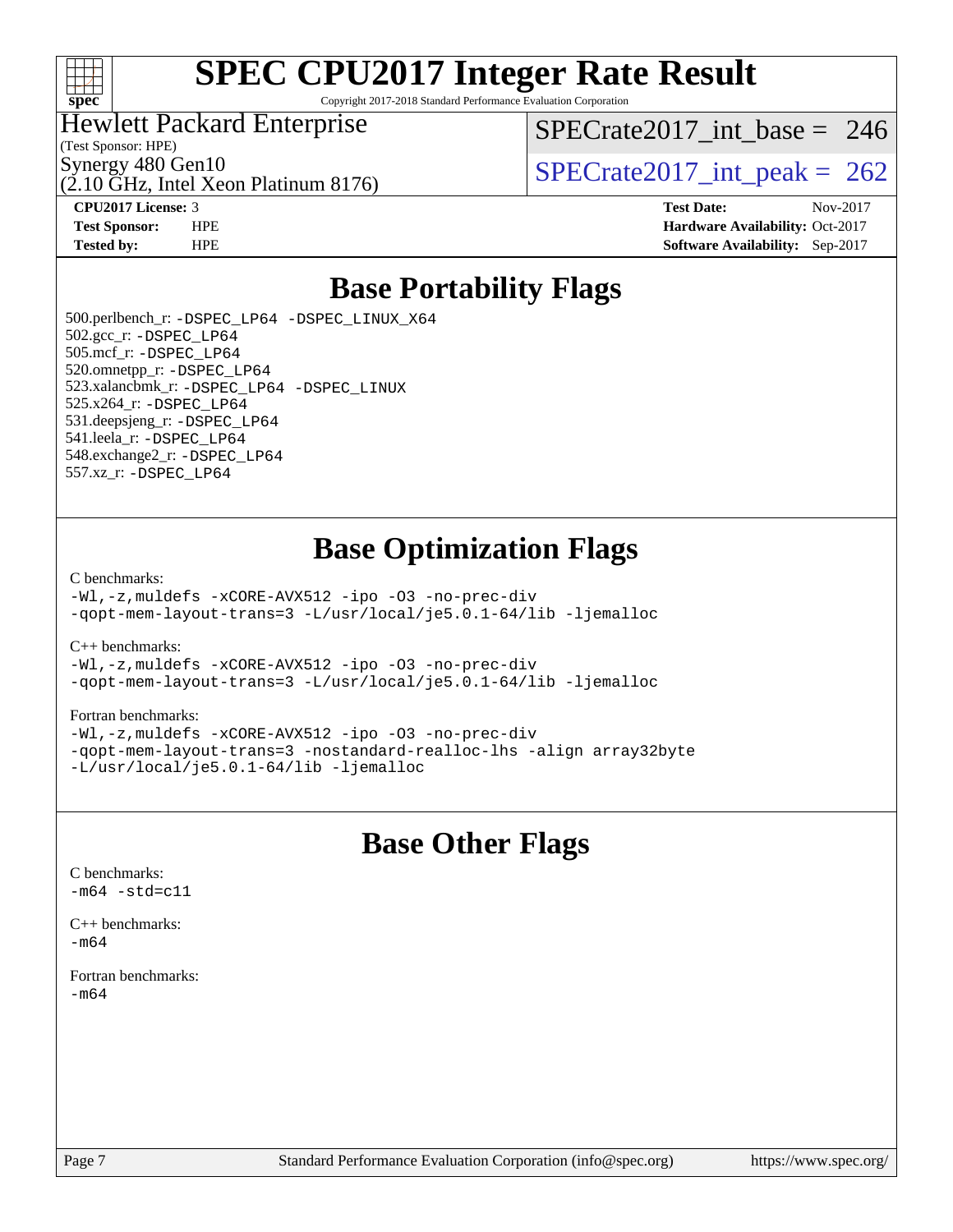

Copyright 2017-2018 Standard Performance Evaluation Corporation

### Hewlett Packard Enterprise

(Test Sponsor: HPE)

 $SPECrate2017\_int\_base = 246$ 

(2.10 GHz, Intel Xeon Platinum 8176)

Synergy 480 Gen10<br>  $SPECTate2017$ \_int\_peak = 262

**[CPU2017 License:](http://www.spec.org/auto/cpu2017/Docs/result-fields.html#CPU2017License)** 3 **[Test Date:](http://www.spec.org/auto/cpu2017/Docs/result-fields.html#TestDate)** Nov-2017 **[Test Sponsor:](http://www.spec.org/auto/cpu2017/Docs/result-fields.html#TestSponsor)** HPE **[Hardware Availability:](http://www.spec.org/auto/cpu2017/Docs/result-fields.html#HardwareAvailability)** Oct-2017 **[Tested by:](http://www.spec.org/auto/cpu2017/Docs/result-fields.html#Testedby)** HPE **[Software Availability:](http://www.spec.org/auto/cpu2017/Docs/result-fields.html#SoftwareAvailability)** Sep-2017

### **[Peak Compiler Invocation](http://www.spec.org/auto/cpu2017/Docs/result-fields.html#PeakCompilerInvocation)**

[C benchmarks:](http://www.spec.org/auto/cpu2017/Docs/result-fields.html#Cbenchmarks)

[icc](http://www.spec.org/cpu2017/results/res2017q4/cpu2017-20171128-01281.flags.html#user_CCpeak_intel_icc_18.0_66fc1ee009f7361af1fbd72ca7dcefbb700085f36577c54f309893dd4ec40d12360134090235512931783d35fd58c0460139e722d5067c5574d8eaf2b3e37e92)

[C++ benchmarks:](http://www.spec.org/auto/cpu2017/Docs/result-fields.html#CXXbenchmarks) [icpc](http://www.spec.org/cpu2017/results/res2017q4/cpu2017-20171128-01281.flags.html#user_CXXpeak_intel_icpc_18.0_c510b6838c7f56d33e37e94d029a35b4a7bccf4766a728ee175e80a419847e808290a9b78be685c44ab727ea267ec2f070ec5dc83b407c0218cded6866a35d07)

[Fortran benchmarks](http://www.spec.org/auto/cpu2017/Docs/result-fields.html#Fortranbenchmarks): [ifort](http://www.spec.org/cpu2017/results/res2017q4/cpu2017-20171128-01281.flags.html#user_FCpeak_intel_ifort_18.0_8111460550e3ca792625aed983ce982f94888b8b503583aa7ba2b8303487b4d8a21a13e7191a45c5fd58ff318f48f9492884d4413fa793fd88dd292cad7027ca)

### **[Peak Portability Flags](http://www.spec.org/auto/cpu2017/Docs/result-fields.html#PeakPortabilityFlags)**

 500.perlbench\_r: [-DSPEC\\_LP64](http://www.spec.org/cpu2017/results/res2017q4/cpu2017-20171128-01281.flags.html#b500.perlbench_r_peakPORTABILITY_DSPEC_LP64) [-DSPEC\\_LINUX\\_X64](http://www.spec.org/cpu2017/results/res2017q4/cpu2017-20171128-01281.flags.html#b500.perlbench_r_peakCPORTABILITY_DSPEC_LINUX_X64) 502.gcc\_r: [-D\\_FILE\\_OFFSET\\_BITS=64](http://www.spec.org/cpu2017/results/res2017q4/cpu2017-20171128-01281.flags.html#user_peakPORTABILITY502_gcc_r_file_offset_bits_64_5ae949a99b284ddf4e95728d47cb0843d81b2eb0e18bdfe74bbf0f61d0b064f4bda2f10ea5eb90e1dcab0e84dbc592acfc5018bc955c18609f94ddb8d550002c) 505.mcf\_r: [-DSPEC\\_LP64](http://www.spec.org/cpu2017/results/res2017q4/cpu2017-20171128-01281.flags.html#suite_peakPORTABILITY505_mcf_r_DSPEC_LP64) 520.omnetpp\_r: [-DSPEC\\_LP64](http://www.spec.org/cpu2017/results/res2017q4/cpu2017-20171128-01281.flags.html#suite_peakPORTABILITY520_omnetpp_r_DSPEC_LP64) 523.xalancbmk\_r: [-D\\_FILE\\_OFFSET\\_BITS=64](http://www.spec.org/cpu2017/results/res2017q4/cpu2017-20171128-01281.flags.html#user_peakPORTABILITY523_xalancbmk_r_file_offset_bits_64_5ae949a99b284ddf4e95728d47cb0843d81b2eb0e18bdfe74bbf0f61d0b064f4bda2f10ea5eb90e1dcab0e84dbc592acfc5018bc955c18609f94ddb8d550002c) [-DSPEC\\_LINUX](http://www.spec.org/cpu2017/results/res2017q4/cpu2017-20171128-01281.flags.html#b523.xalancbmk_r_peakCXXPORTABILITY_DSPEC_LINUX) 525.x264\_r: [-DSPEC\\_LP64](http://www.spec.org/cpu2017/results/res2017q4/cpu2017-20171128-01281.flags.html#suite_peakPORTABILITY525_x264_r_DSPEC_LP64) 531.deepsjeng\_r: [-DSPEC\\_LP64](http://www.spec.org/cpu2017/results/res2017q4/cpu2017-20171128-01281.flags.html#suite_peakPORTABILITY531_deepsjeng_r_DSPEC_LP64) 541.leela\_r: [-DSPEC\\_LP64](http://www.spec.org/cpu2017/results/res2017q4/cpu2017-20171128-01281.flags.html#suite_peakPORTABILITY541_leela_r_DSPEC_LP64) 548.exchange2\_r: [-DSPEC\\_LP64](http://www.spec.org/cpu2017/results/res2017q4/cpu2017-20171128-01281.flags.html#suite_peakPORTABILITY548_exchange2_r_DSPEC_LP64) 557.xz\_r: [-DSPEC\\_LP64](http://www.spec.org/cpu2017/results/res2017q4/cpu2017-20171128-01281.flags.html#suite_peakPORTABILITY557_xz_r_DSPEC_LP64)

## **[Peak Optimization Flags](http://www.spec.org/auto/cpu2017/Docs/result-fields.html#PeakOptimizationFlags)**

[C benchmarks](http://www.spec.org/auto/cpu2017/Docs/result-fields.html#Cbenchmarks):

 500.perlbench\_r: [-Wl,-z,muldefs](http://www.spec.org/cpu2017/results/res2017q4/cpu2017-20171128-01281.flags.html#user_peakEXTRA_LDFLAGS500_perlbench_r_link_force_multiple1_b4cbdb97b34bdee9ceefcfe54f4c8ea74255f0b02a4b23e853cdb0e18eb4525ac79b5a88067c842dd0ee6996c24547a27a4b99331201badda8798ef8a743f577) [-prof-gen](http://www.spec.org/cpu2017/results/res2017q4/cpu2017-20171128-01281.flags.html#user_peakPASS1_CFLAGSPASS1_LDFLAGS500_perlbench_r_prof_gen_5aa4926d6013ddb2a31985c654b3eb18169fc0c6952a63635c234f711e6e63dd76e94ad52365559451ec499a2cdb89e4dc58ba4c67ef54ca681ffbe1461d6b36)(pass 1) [-prof-use](http://www.spec.org/cpu2017/results/res2017q4/cpu2017-20171128-01281.flags.html#user_peakPASS2_CFLAGSPASS2_LDFLAGS500_perlbench_r_prof_use_1a21ceae95f36a2b53c25747139a6c16ca95bd9def2a207b4f0849963b97e94f5260e30a0c64f4bb623698870e679ca08317ef8150905d41bd88c6f78df73f19)(pass 2) [-ipo](http://www.spec.org/cpu2017/results/res2017q4/cpu2017-20171128-01281.flags.html#user_peakPASS1_COPTIMIZEPASS2_COPTIMIZE500_perlbench_r_f-ipo) [-xCORE-AVX512](http://www.spec.org/cpu2017/results/res2017q4/cpu2017-20171128-01281.flags.html#user_peakPASS2_COPTIMIZE500_perlbench_r_f-xCORE-AVX512) [-O3](http://www.spec.org/cpu2017/results/res2017q4/cpu2017-20171128-01281.flags.html#user_peakPASS1_COPTIMIZEPASS2_COPTIMIZE500_perlbench_r_f-O3) [-no-prec-div](http://www.spec.org/cpu2017/results/res2017q4/cpu2017-20171128-01281.flags.html#user_peakPASS1_COPTIMIZEPASS2_COPTIMIZE500_perlbench_r_f-no-prec-div) [-qopt-mem-layout-trans=3](http://www.spec.org/cpu2017/results/res2017q4/cpu2017-20171128-01281.flags.html#user_peakPASS1_COPTIMIZEPASS2_COPTIMIZE500_perlbench_r_f-qopt-mem-layout-trans_de80db37974c74b1f0e20d883f0b675c88c3b01e9d123adea9b28688d64333345fb62bc4a798493513fdb68f60282f9a726aa07f478b2f7113531aecce732043) [-fno-strict-overflow](http://www.spec.org/cpu2017/results/res2017q4/cpu2017-20171128-01281.flags.html#user_peakEXTRA_OPTIMIZE500_perlbench_r_f-fno-strict-overflow) [-L/usr/local/je5.0.1-64/lib](http://www.spec.org/cpu2017/results/res2017q4/cpu2017-20171128-01281.flags.html#user_peakEXTRA_LIBS500_perlbench_r_jemalloc_link_path64_4b10a636b7bce113509b17f3bd0d6226c5fb2346b9178c2d0232c14f04ab830f976640479e5c33dc2bcbbdad86ecfb6634cbbd4418746f06f368b512fced5394) [-ljemalloc](http://www.spec.org/cpu2017/results/res2017q4/cpu2017-20171128-01281.flags.html#user_peakEXTRA_LIBS500_perlbench_r_jemalloc_link_lib_d1249b907c500fa1c0672f44f562e3d0f79738ae9e3c4a9c376d49f265a04b9c99b167ecedbf6711b3085be911c67ff61f150a17b3472be731631ba4d0471706) 502.gcc\_r: [-L/opt/intel/compilers\\_and\\_libraries\\_2018/linux/lib/ia32](http://www.spec.org/cpu2017/results/res2017q4/cpu2017-20171128-01281.flags.html#user_peakCCLD502_gcc_r_Enable-32bit-runtime_af243bdb1d79e4c7a4f720bf8275e627de2ecd461de63307bc14cef0633fde3cd7bb2facb32dcc8be9566045fb55d40ce2b72b725f73827aa7833441b71b9343) [-Wl,-z,muldefs](http://www.spec.org/cpu2017/results/res2017q4/cpu2017-20171128-01281.flags.html#user_peakEXTRA_LDFLAGS502_gcc_r_link_force_multiple1_b4cbdb97b34bdee9ceefcfe54f4c8ea74255f0b02a4b23e853cdb0e18eb4525ac79b5a88067c842dd0ee6996c24547a27a4b99331201badda8798ef8a743f577) [-prof-gen](http://www.spec.org/cpu2017/results/res2017q4/cpu2017-20171128-01281.flags.html#user_peakPASS1_CFLAGSPASS1_LDFLAGS502_gcc_r_prof_gen_5aa4926d6013ddb2a31985c654b3eb18169fc0c6952a63635c234f711e6e63dd76e94ad52365559451ec499a2cdb89e4dc58ba4c67ef54ca681ffbe1461d6b36)(pass 1) [-prof-use](http://www.spec.org/cpu2017/results/res2017q4/cpu2017-20171128-01281.flags.html#user_peakPASS2_CFLAGSPASS2_LDFLAGS502_gcc_r_prof_use_1a21ceae95f36a2b53c25747139a6c16ca95bd9def2a207b4f0849963b97e94f5260e30a0c64f4bb623698870e679ca08317ef8150905d41bd88c6f78df73f19)(pass 2) [-ipo](http://www.spec.org/cpu2017/results/res2017q4/cpu2017-20171128-01281.flags.html#user_peakPASS1_COPTIMIZEPASS2_COPTIMIZE502_gcc_r_f-ipo) [-xCORE-AVX512](http://www.spec.org/cpu2017/results/res2017q4/cpu2017-20171128-01281.flags.html#user_peakPASS2_COPTIMIZE502_gcc_r_f-xCORE-AVX512) [-O3](http://www.spec.org/cpu2017/results/res2017q4/cpu2017-20171128-01281.flags.html#user_peakPASS1_COPTIMIZEPASS2_COPTIMIZE502_gcc_r_f-O3) [-no-prec-div](http://www.spec.org/cpu2017/results/res2017q4/cpu2017-20171128-01281.flags.html#user_peakPASS1_COPTIMIZEPASS2_COPTIMIZE502_gcc_r_f-no-prec-div) [-qopt-mem-layout-trans=3](http://www.spec.org/cpu2017/results/res2017q4/cpu2017-20171128-01281.flags.html#user_peakPASS1_COPTIMIZEPASS2_COPTIMIZE502_gcc_r_f-qopt-mem-layout-trans_de80db37974c74b1f0e20d883f0b675c88c3b01e9d123adea9b28688d64333345fb62bc4a798493513fdb68f60282f9a726aa07f478b2f7113531aecce732043) [-L/usr/local/je5.0.1-32/lib](http://www.spec.org/cpu2017/results/res2017q4/cpu2017-20171128-01281.flags.html#user_peakEXTRA_LIBS502_gcc_r_jemalloc_link_path32_e29f22e8e6c17053bbc6a0971f5a9c01a601a06bb1a59df2084b77a2fe0a2995b64fd4256feaeea39eeba3aae142e96e2b2b0a28974019c0c0c88139a84f900a) [-ljemalloc](http://www.spec.org/cpu2017/results/res2017q4/cpu2017-20171128-01281.flags.html#user_peakEXTRA_LIBS502_gcc_r_jemalloc_link_lib_d1249b907c500fa1c0672f44f562e3d0f79738ae9e3c4a9c376d49f265a04b9c99b167ecedbf6711b3085be911c67ff61f150a17b3472be731631ba4d0471706) 505.mcf\_r: [-Wl,-z,muldefs](http://www.spec.org/cpu2017/results/res2017q4/cpu2017-20171128-01281.flags.html#user_peakEXTRA_LDFLAGS505_mcf_r_link_force_multiple1_b4cbdb97b34bdee9ceefcfe54f4c8ea74255f0b02a4b23e853cdb0e18eb4525ac79b5a88067c842dd0ee6996c24547a27a4b99331201badda8798ef8a743f577) [-xCORE-AVX512](http://www.spec.org/cpu2017/results/res2017q4/cpu2017-20171128-01281.flags.html#user_peakCOPTIMIZE505_mcf_r_f-xCORE-AVX512) [-ipo](http://www.spec.org/cpu2017/results/res2017q4/cpu2017-20171128-01281.flags.html#user_peakCOPTIMIZE505_mcf_r_f-ipo) [-O3](http://www.spec.org/cpu2017/results/res2017q4/cpu2017-20171128-01281.flags.html#user_peakCOPTIMIZE505_mcf_r_f-O3) [-no-prec-div](http://www.spec.org/cpu2017/results/res2017q4/cpu2017-20171128-01281.flags.html#user_peakCOPTIMIZE505_mcf_r_f-no-prec-div) [-qopt-mem-layout-trans=3](http://www.spec.org/cpu2017/results/res2017q4/cpu2017-20171128-01281.flags.html#user_peakCOPTIMIZE505_mcf_r_f-qopt-mem-layout-trans_de80db37974c74b1f0e20d883f0b675c88c3b01e9d123adea9b28688d64333345fb62bc4a798493513fdb68f60282f9a726aa07f478b2f7113531aecce732043) [-L/usr/local/je5.0.1-64/lib](http://www.spec.org/cpu2017/results/res2017q4/cpu2017-20171128-01281.flags.html#user_peakEXTRA_LIBS505_mcf_r_jemalloc_link_path64_4b10a636b7bce113509b17f3bd0d6226c5fb2346b9178c2d0232c14f04ab830f976640479e5c33dc2bcbbdad86ecfb6634cbbd4418746f06f368b512fced5394) [-ljemalloc](http://www.spec.org/cpu2017/results/res2017q4/cpu2017-20171128-01281.flags.html#user_peakEXTRA_LIBS505_mcf_r_jemalloc_link_lib_d1249b907c500fa1c0672f44f562e3d0f79738ae9e3c4a9c376d49f265a04b9c99b167ecedbf6711b3085be911c67ff61f150a17b3472be731631ba4d0471706) 525.x264\_r: [-Wl,-z,muldefs](http://www.spec.org/cpu2017/results/res2017q4/cpu2017-20171128-01281.flags.html#user_peakEXTRA_LDFLAGS525_x264_r_link_force_multiple1_b4cbdb97b34bdee9ceefcfe54f4c8ea74255f0b02a4b23e853cdb0e18eb4525ac79b5a88067c842dd0ee6996c24547a27a4b99331201badda8798ef8a743f577) [-xCORE-AVX512](http://www.spec.org/cpu2017/results/res2017q4/cpu2017-20171128-01281.flags.html#user_peakCOPTIMIZE525_x264_r_f-xCORE-AVX512) [-ipo](http://www.spec.org/cpu2017/results/res2017q4/cpu2017-20171128-01281.flags.html#user_peakCOPTIMIZE525_x264_r_f-ipo) [-O3](http://www.spec.org/cpu2017/results/res2017q4/cpu2017-20171128-01281.flags.html#user_peakCOPTIMIZE525_x264_r_f-O3) [-no-prec-div](http://www.spec.org/cpu2017/results/res2017q4/cpu2017-20171128-01281.flags.html#user_peakCOPTIMIZE525_x264_r_f-no-prec-div) [-qopt-mem-layout-trans=3](http://www.spec.org/cpu2017/results/res2017q4/cpu2017-20171128-01281.flags.html#user_peakCOPTIMIZE525_x264_r_f-qopt-mem-layout-trans_de80db37974c74b1f0e20d883f0b675c88c3b01e9d123adea9b28688d64333345fb62bc4a798493513fdb68f60282f9a726aa07f478b2f7113531aecce732043) [-fno-alias](http://www.spec.org/cpu2017/results/res2017q4/cpu2017-20171128-01281.flags.html#user_peakEXTRA_OPTIMIZE525_x264_r_f-no-alias_77dbac10d91cbfe898fbf4a29d1b29b694089caa623bdd1baccc9957d4edbe8d106c0b357e2748a65b44fc9e83d78098bb898077f3fe92f9faf24f7bd4a07ed7) **(Continued on next page)**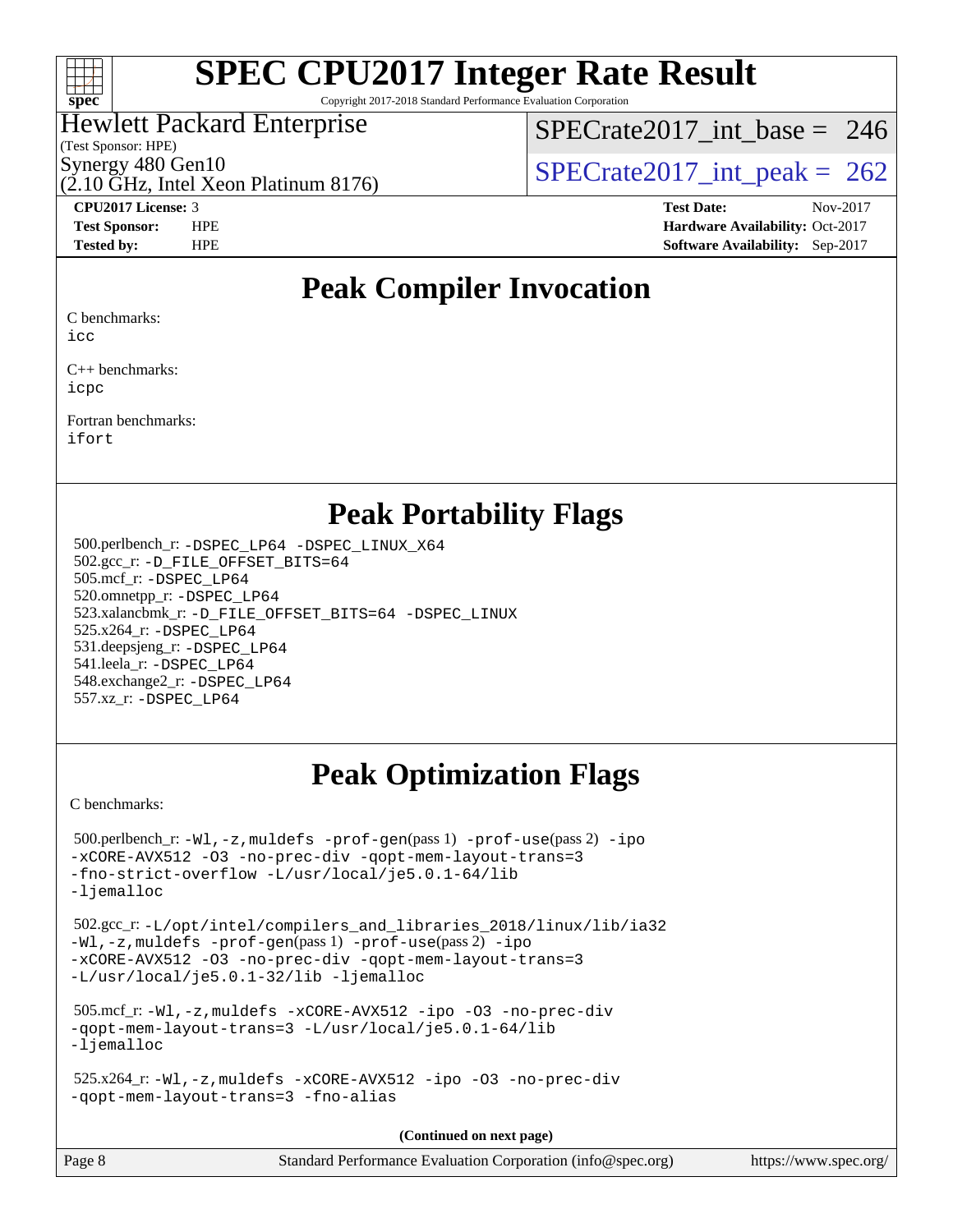

Copyright 2017-2018 Standard Performance Evaluation Corporation

Hewlett Packard Enterprise

(Test Sponsor: HPE)

 $SPECrate2017\_int\_base = 246$ 

(2.10 GHz, Intel Xeon Platinum 8176)

Synergy 480 Gen10<br>  $\binom{5}{10}$  [SPECrate2017\\_int\\_peak =](http://www.spec.org/auto/cpu2017/Docs/result-fields.html#SPECrate2017intpeak) 262

**[CPU2017 License:](http://www.spec.org/auto/cpu2017/Docs/result-fields.html#CPU2017License)** 3 **[Test Date:](http://www.spec.org/auto/cpu2017/Docs/result-fields.html#TestDate)** Nov-2017 **[Test Sponsor:](http://www.spec.org/auto/cpu2017/Docs/result-fields.html#TestSponsor)** HPE **[Hardware Availability:](http://www.spec.org/auto/cpu2017/Docs/result-fields.html#HardwareAvailability)** Oct-2017 **[Tested by:](http://www.spec.org/auto/cpu2017/Docs/result-fields.html#Testedby)** HPE **[Software Availability:](http://www.spec.org/auto/cpu2017/Docs/result-fields.html#SoftwareAvailability)** Sep-2017

## **[Peak Optimization Flags \(Continued\)](http://www.spec.org/auto/cpu2017/Docs/result-fields.html#PeakOptimizationFlags)**

 525.x264\_r (continued): [-L/usr/local/je5.0.1-64/lib](http://www.spec.org/cpu2017/results/res2017q4/cpu2017-20171128-01281.flags.html#user_peakEXTRA_LIBS525_x264_r_jemalloc_link_path64_4b10a636b7bce113509b17f3bd0d6226c5fb2346b9178c2d0232c14f04ab830f976640479e5c33dc2bcbbdad86ecfb6634cbbd4418746f06f368b512fced5394) [-ljemalloc](http://www.spec.org/cpu2017/results/res2017q4/cpu2017-20171128-01281.flags.html#user_peakEXTRA_LIBS525_x264_r_jemalloc_link_lib_d1249b907c500fa1c0672f44f562e3d0f79738ae9e3c4a9c376d49f265a04b9c99b167ecedbf6711b3085be911c67ff61f150a17b3472be731631ba4d0471706)

557.xz\_r: Same as 505.mcf\_r

[C++ benchmarks:](http://www.spec.org/auto/cpu2017/Docs/result-fields.html#CXXbenchmarks)

 520.omnetpp\_r: [-Wl,-z,muldefs](http://www.spec.org/cpu2017/results/res2017q4/cpu2017-20171128-01281.flags.html#user_peakEXTRA_LDFLAGS520_omnetpp_r_link_force_multiple1_b4cbdb97b34bdee9ceefcfe54f4c8ea74255f0b02a4b23e853cdb0e18eb4525ac79b5a88067c842dd0ee6996c24547a27a4b99331201badda8798ef8a743f577) [-prof-gen](http://www.spec.org/cpu2017/results/res2017q4/cpu2017-20171128-01281.flags.html#user_peakPASS1_CXXFLAGSPASS1_LDFLAGS520_omnetpp_r_prof_gen_5aa4926d6013ddb2a31985c654b3eb18169fc0c6952a63635c234f711e6e63dd76e94ad52365559451ec499a2cdb89e4dc58ba4c67ef54ca681ffbe1461d6b36)(pass 1) [-prof-use](http://www.spec.org/cpu2017/results/res2017q4/cpu2017-20171128-01281.flags.html#user_peakPASS2_CXXFLAGSPASS2_LDFLAGS520_omnetpp_r_prof_use_1a21ceae95f36a2b53c25747139a6c16ca95bd9def2a207b4f0849963b97e94f5260e30a0c64f4bb623698870e679ca08317ef8150905d41bd88c6f78df73f19)(pass 2) [-ipo](http://www.spec.org/cpu2017/results/res2017q4/cpu2017-20171128-01281.flags.html#user_peakPASS1_CXXOPTIMIZEPASS2_CXXOPTIMIZE520_omnetpp_r_f-ipo) [-xCORE-AVX512](http://www.spec.org/cpu2017/results/res2017q4/cpu2017-20171128-01281.flags.html#user_peakPASS2_CXXOPTIMIZE520_omnetpp_r_f-xCORE-AVX512) [-O3](http://www.spec.org/cpu2017/results/res2017q4/cpu2017-20171128-01281.flags.html#user_peakPASS1_CXXOPTIMIZEPASS2_CXXOPTIMIZE520_omnetpp_r_f-O3) [-no-prec-div](http://www.spec.org/cpu2017/results/res2017q4/cpu2017-20171128-01281.flags.html#user_peakPASS1_CXXOPTIMIZEPASS2_CXXOPTIMIZE520_omnetpp_r_f-no-prec-div) [-qopt-mem-layout-trans=3](http://www.spec.org/cpu2017/results/res2017q4/cpu2017-20171128-01281.flags.html#user_peakPASS1_CXXOPTIMIZEPASS2_CXXOPTIMIZE520_omnetpp_r_f-qopt-mem-layout-trans_de80db37974c74b1f0e20d883f0b675c88c3b01e9d123adea9b28688d64333345fb62bc4a798493513fdb68f60282f9a726aa07f478b2f7113531aecce732043) [-L/usr/local/je5.0.1-64/lib](http://www.spec.org/cpu2017/results/res2017q4/cpu2017-20171128-01281.flags.html#user_peakEXTRA_LIBS520_omnetpp_r_jemalloc_link_path64_4b10a636b7bce113509b17f3bd0d6226c5fb2346b9178c2d0232c14f04ab830f976640479e5c33dc2bcbbdad86ecfb6634cbbd4418746f06f368b512fced5394) [-ljemalloc](http://www.spec.org/cpu2017/results/res2017q4/cpu2017-20171128-01281.flags.html#user_peakEXTRA_LIBS520_omnetpp_r_jemalloc_link_lib_d1249b907c500fa1c0672f44f562e3d0f79738ae9e3c4a9c376d49f265a04b9c99b167ecedbf6711b3085be911c67ff61f150a17b3472be731631ba4d0471706)

 523.xalancbmk\_r: [-L/opt/intel/compilers\\_and\\_libraries\\_2018/linux/lib/ia32](http://www.spec.org/cpu2017/results/res2017q4/cpu2017-20171128-01281.flags.html#user_peakCXXLD523_xalancbmk_r_Enable-32bit-runtime_af243bdb1d79e4c7a4f720bf8275e627de2ecd461de63307bc14cef0633fde3cd7bb2facb32dcc8be9566045fb55d40ce2b72b725f73827aa7833441b71b9343) [-Wl,-z,muldefs](http://www.spec.org/cpu2017/results/res2017q4/cpu2017-20171128-01281.flags.html#user_peakEXTRA_LDFLAGS523_xalancbmk_r_link_force_multiple1_b4cbdb97b34bdee9ceefcfe54f4c8ea74255f0b02a4b23e853cdb0e18eb4525ac79b5a88067c842dd0ee6996c24547a27a4b99331201badda8798ef8a743f577) [-prof-gen](http://www.spec.org/cpu2017/results/res2017q4/cpu2017-20171128-01281.flags.html#user_peakPASS1_CXXFLAGSPASS1_LDFLAGS523_xalancbmk_r_prof_gen_5aa4926d6013ddb2a31985c654b3eb18169fc0c6952a63635c234f711e6e63dd76e94ad52365559451ec499a2cdb89e4dc58ba4c67ef54ca681ffbe1461d6b36)(pass 1) [-prof-use](http://www.spec.org/cpu2017/results/res2017q4/cpu2017-20171128-01281.flags.html#user_peakPASS2_CXXFLAGSPASS2_LDFLAGS523_xalancbmk_r_prof_use_1a21ceae95f36a2b53c25747139a6c16ca95bd9def2a207b4f0849963b97e94f5260e30a0c64f4bb623698870e679ca08317ef8150905d41bd88c6f78df73f19)(pass 2) [-ipo](http://www.spec.org/cpu2017/results/res2017q4/cpu2017-20171128-01281.flags.html#user_peakPASS1_CXXOPTIMIZEPASS2_CXXOPTIMIZE523_xalancbmk_r_f-ipo) [-xCORE-AVX512](http://www.spec.org/cpu2017/results/res2017q4/cpu2017-20171128-01281.flags.html#user_peakPASS2_CXXOPTIMIZE523_xalancbmk_r_f-xCORE-AVX512) [-O3](http://www.spec.org/cpu2017/results/res2017q4/cpu2017-20171128-01281.flags.html#user_peakPASS1_CXXOPTIMIZEPASS2_CXXOPTIMIZE523_xalancbmk_r_f-O3) [-no-prec-div](http://www.spec.org/cpu2017/results/res2017q4/cpu2017-20171128-01281.flags.html#user_peakPASS1_CXXOPTIMIZEPASS2_CXXOPTIMIZE523_xalancbmk_r_f-no-prec-div) [-qopt-mem-layout-trans=3](http://www.spec.org/cpu2017/results/res2017q4/cpu2017-20171128-01281.flags.html#user_peakPASS1_CXXOPTIMIZEPASS2_CXXOPTIMIZE523_xalancbmk_r_f-qopt-mem-layout-trans_de80db37974c74b1f0e20d883f0b675c88c3b01e9d123adea9b28688d64333345fb62bc4a798493513fdb68f60282f9a726aa07f478b2f7113531aecce732043) [-L/usr/local/je5.0.1-32/lib](http://www.spec.org/cpu2017/results/res2017q4/cpu2017-20171128-01281.flags.html#user_peakEXTRA_LIBS523_xalancbmk_r_jemalloc_link_path32_e29f22e8e6c17053bbc6a0971f5a9c01a601a06bb1a59df2084b77a2fe0a2995b64fd4256feaeea39eeba3aae142e96e2b2b0a28974019c0c0c88139a84f900a) [-ljemalloc](http://www.spec.org/cpu2017/results/res2017q4/cpu2017-20171128-01281.flags.html#user_peakEXTRA_LIBS523_xalancbmk_r_jemalloc_link_lib_d1249b907c500fa1c0672f44f562e3d0f79738ae9e3c4a9c376d49f265a04b9c99b167ecedbf6711b3085be911c67ff61f150a17b3472be731631ba4d0471706)

531.deepsjeng\_r: Same as 520.omnetpp\_r

541.leela\_r: Same as 520.omnetpp\_r

[Fortran benchmarks](http://www.spec.org/auto/cpu2017/Docs/result-fields.html#Fortranbenchmarks):

[-Wl,-z,muldefs](http://www.spec.org/cpu2017/results/res2017q4/cpu2017-20171128-01281.flags.html#user_FCpeak_link_force_multiple1_b4cbdb97b34bdee9ceefcfe54f4c8ea74255f0b02a4b23e853cdb0e18eb4525ac79b5a88067c842dd0ee6996c24547a27a4b99331201badda8798ef8a743f577) [-xCORE-AVX512](http://www.spec.org/cpu2017/results/res2017q4/cpu2017-20171128-01281.flags.html#user_FCpeak_f-xCORE-AVX512) [-ipo](http://www.spec.org/cpu2017/results/res2017q4/cpu2017-20171128-01281.flags.html#user_FCpeak_f-ipo) [-O3](http://www.spec.org/cpu2017/results/res2017q4/cpu2017-20171128-01281.flags.html#user_FCpeak_f-O3) [-no-prec-div](http://www.spec.org/cpu2017/results/res2017q4/cpu2017-20171128-01281.flags.html#user_FCpeak_f-no-prec-div) [-qopt-mem-layout-trans=3](http://www.spec.org/cpu2017/results/res2017q4/cpu2017-20171128-01281.flags.html#user_FCpeak_f-qopt-mem-layout-trans_de80db37974c74b1f0e20d883f0b675c88c3b01e9d123adea9b28688d64333345fb62bc4a798493513fdb68f60282f9a726aa07f478b2f7113531aecce732043) [-nostandard-realloc-lhs](http://www.spec.org/cpu2017/results/res2017q4/cpu2017-20171128-01281.flags.html#user_FCpeak_f_2003_std_realloc_82b4557e90729c0f113870c07e44d33d6f5a304b4f63d4c15d2d0f1fab99f5daaed73bdb9275d9ae411527f28b936061aa8b9c8f2d63842963b95c9dd6426b8a) [-align array32byte](http://www.spec.org/cpu2017/results/res2017q4/cpu2017-20171128-01281.flags.html#user_FCpeak_align_array32byte_b982fe038af199962ba9a80c053b8342c548c85b40b8e86eb3cc33dee0d7986a4af373ac2d51c3f7cf710a18d62fdce2948f201cd044323541f22fc0fffc51b6) [-L/usr/local/je5.0.1-64/lib](http://www.spec.org/cpu2017/results/res2017q4/cpu2017-20171128-01281.flags.html#user_FCpeak_jemalloc_link_path64_4b10a636b7bce113509b17f3bd0d6226c5fb2346b9178c2d0232c14f04ab830f976640479e5c33dc2bcbbdad86ecfb6634cbbd4418746f06f368b512fced5394) [-ljemalloc](http://www.spec.org/cpu2017/results/res2017q4/cpu2017-20171128-01281.flags.html#user_FCpeak_jemalloc_link_lib_d1249b907c500fa1c0672f44f562e3d0f79738ae9e3c4a9c376d49f265a04b9c99b167ecedbf6711b3085be911c67ff61f150a17b3472be731631ba4d0471706)

### **[Peak Other Flags](http://www.spec.org/auto/cpu2017/Docs/result-fields.html#PeakOtherFlags)**

| C benchmarks (except as noted below):<br>$-m64 - std = c11$                                                                                                                                                                                |
|--------------------------------------------------------------------------------------------------------------------------------------------------------------------------------------------------------------------------------------------|
| 502.gcc $r: -m32 - std = c11$                                                                                                                                                                                                              |
| $C++$ benchmarks (except as noted below):<br>$-m64$                                                                                                                                                                                        |
| 523.xalancbmk $r: -m32$                                                                                                                                                                                                                    |
| Fortran benchmarks:<br>$-m64$                                                                                                                                                                                                              |
| The flags files that were used to format this result can be browsed at<br>http://www.spec.org/cpu2017/flags/Intel-ic18.0-official-linux64.2017-10-19.html<br>http://www.spec.org/cpu2017/flags/HPE-Platform-Flags-Intel-V1.2-SKX-revG.html |